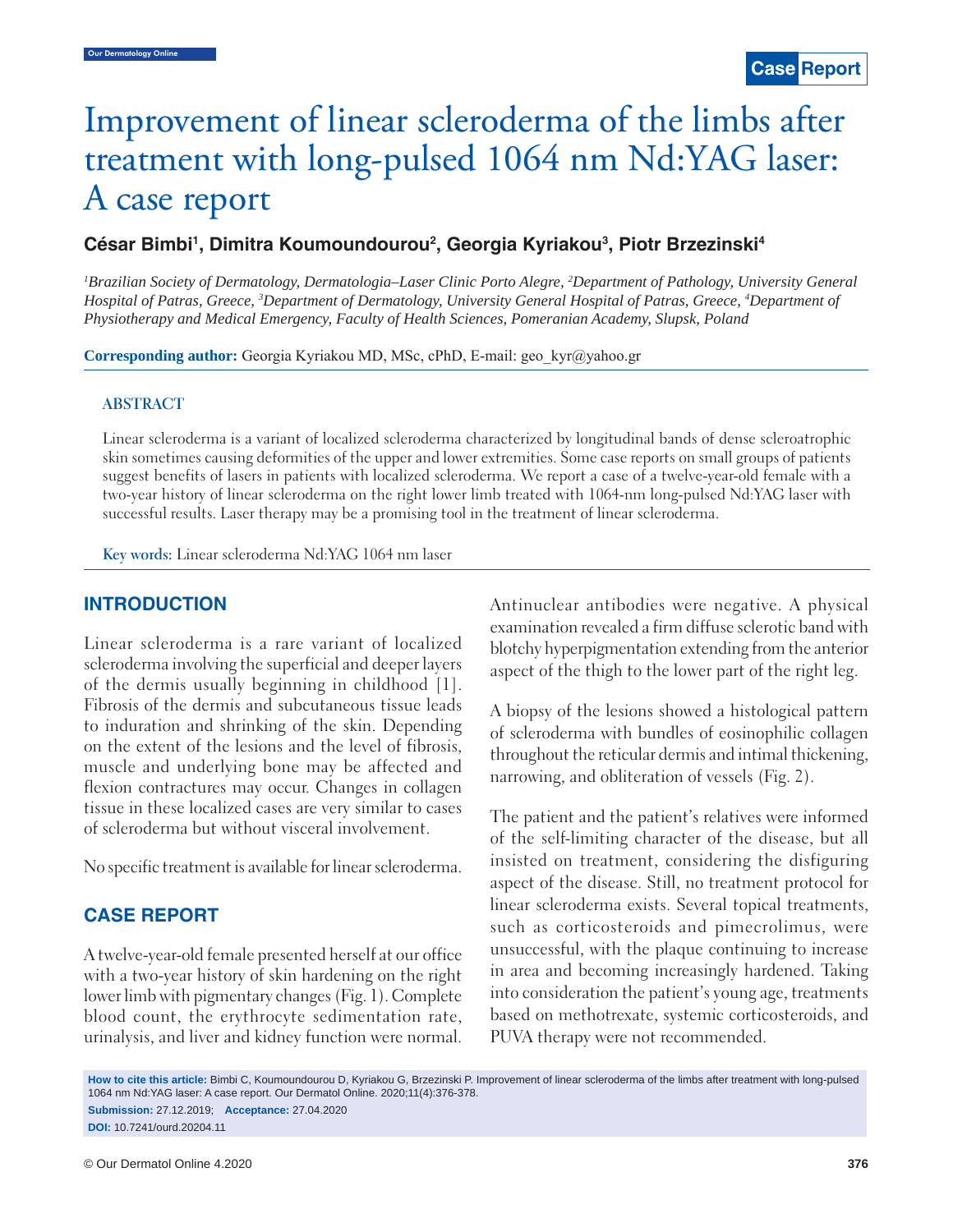#### www.odermatol.com

#### **Table 1:** Comparison of two treatment methods

| <b>Treatment</b> | Wavelength     | Spot size  | <b>Pulse duration</b> | Fluence         | Cooling | <b>Tx Interval</b> |
|------------------|----------------|------------|-----------------------|-----------------|---------|--------------------|
| LimeLight        | 520 to 1100 nm | $10x30$ mm |                       | 8 to 11 J       | 5oC     | <b>MONTHLY</b>     |
| Genesis          | 1064 nm        | 5 mm       | 0.8 <sub>ms</sub>     | 14 <sub>u</sub> | NC      | <b>MONTHLY</b>     |



**Figure 1:** A wide, thick sclerotic band with blotchy hyperpigmentation extending from the anterior aspect of the thigh to the lower part of the right leg.



**Figure 2:** (a) A biopsy from the thigh showing thickened eosinophilic collagen bundles throughout the reticular dermis. (b) Lymphocyte infiltration around blood vessels and progressive vascular injury with persistent endothelial damage and narrowing and obliteration of vessels.

Sessions of 1064-nm YAG laser (Genesis) 14 J/cm2 with a 5-mm spot started with monthly intervals associated with pulsed light (LimeLight) 8–11 J/cm2, especially for hyperchromic parts (handpiece part of the Xeo Laser portable platform). Five laser sessions were performed (Table 1).

# **DISCUSSION**

Although patients often receive good prognoses and spontaneous remission, linear morphea of the extremities may be accompanied by physical disability and limb length discrepancies when the underlying soft tissue and bone are involved. With the passage of time, the sclerotic bands may become thicker affecting the underlying tissues, specifically the fascia and musculature. In these cases, flexion contractures may occur resulting in the unaffected leg growing faster than the other. MRI of children with unilateral scleroderma



**Figure 3:** A follow-up five months later after five sessions, demonstrating softening of the plaques and improved mobility on the thigh to the lower part of the right leg area.



**Figure 4:** Six months after the last laser session showing the effects of the physical fitness exercises that were to normalize the muscles of the thigh and leg.

sometimes shows fascia thickening and deep tissue abnormalities in the extremities [2]. Any change in the size of the limbs may be permanent.

Presently, there is still no single, reliable, and effective treatment protocol for linear scleroderma. Given that physiotherapy may be effective in limiting disease progression and prevent the appearance of contractures, the young patient was advised to engage in physical fitness activity [3,4].

Although the use of laser is not yet enshrined in linear sclerosis, it has already been demonstrated to be very effective in organizing collagen tissue in scars, being also an effective modality in the treatment of morphea [5,6]. 1064-nm long-pulsed Nd:YAG laser suppresses collagen production and flattens keloids, as demonstrated by Abergel on cultures of keloid fibroblasts [7].